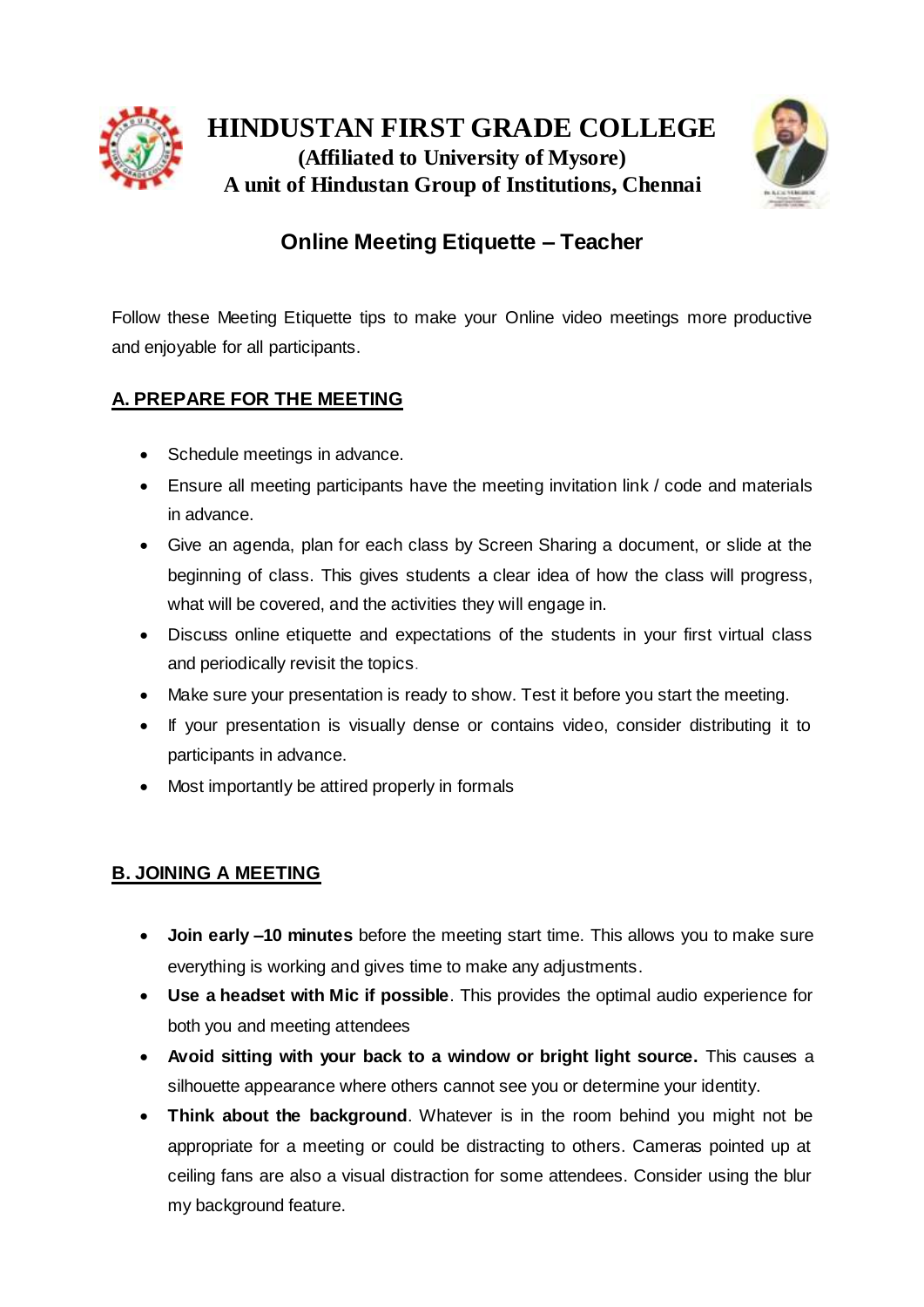- **Close doors to avoid unexpected visitors/sounds**. Many of us are working in a home environment where others may pass by or inadvertently interrupt. Please be mindful that you are in your virtual Classroom.
- Share your screen carefully by managing options in your meeting.
- If recording a meeting, make sure everyone is aware.
- **Be clear, concise.** Speak in a concise and clear manner and tone so that everyone can hear what you are saying.
- **Pause**. Remember to pause occasionally to assure attendees have time to ask questions.
- **Camera use**. Look at the camera to create eye contact with your students. This helps to create a more personal connection while teaching over video. A limited number of windows will show for attendees of the meeting. These automatically show/hide based on participation. Do not walk around with your camera on (mobile device) – It is distracting.
- **Tag individuals in chat.** Tag other attendees (using @user id format) in the chat window when your comment is directed towards a specific attendee to distinguish between a general comments. Take time to promote questions, comments, and reactions from your class. Give a minute to allow your students toutilize reactions, write their questions in chat, or be unmuted to answer their questions live.
- Have students be the presenter and share projects with the class. This allows your students to show what they are working on while practicing their presentation skills. It also allows students to hear from one another.
- Establish an understanding among participants of when and how to interrupt. For example, have student raise hands or otherwise signal that they want to speak. **Raise hands feature in Teams** allows meeting attendees to identify that they wish to speak by toggling the hand icon in the meeting control bar, making it easier to actively participate in meetings. It is important to assess understanding and allow students to ask questions.
- Avoid unwanted guests in meetings
- Invite attendees. Use the lobby feature for approved guest.
- Do NOT share a link of online meetings on unrestricted social media posts or platforms.
- Do NOT share confidential information in online meetings.
- Download Attendance of Participants before ending the meeting.
- Meeting organizers to end a meeting for all participants with the click of a button. To make sure students / participants do not hang around in your virtual classroom after you have left. Once the meeting ends, any student attempting to join the meeting will